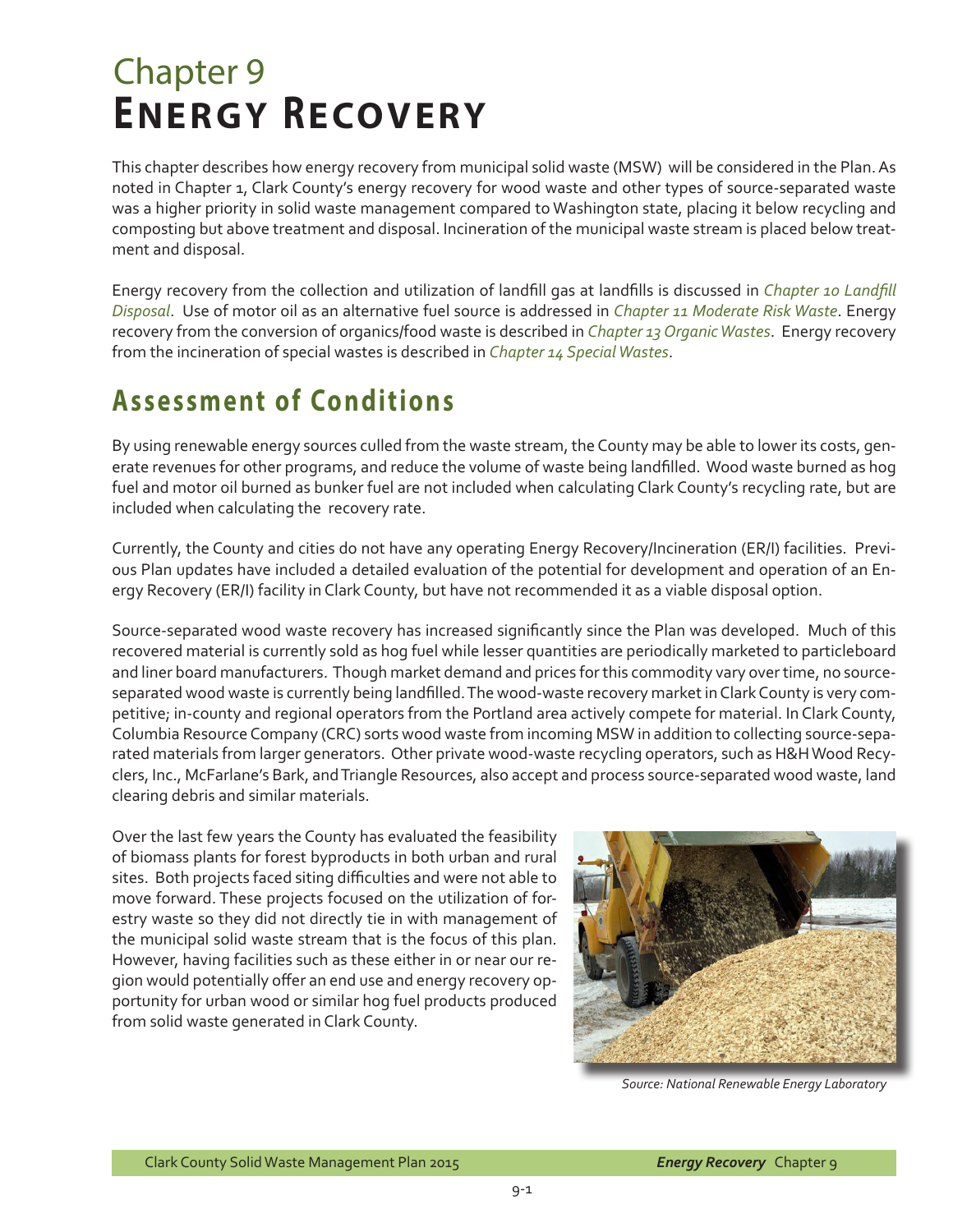### **Throughout Washington State — Past And Present**

In the 1990's, the City of Tacoma operated the only refuse-derived fuel (RDF) facility in Washington. RDF is burnable MSW that has been shredded or pelletized into a uniform size and shape before it is burned. Separation of burnable and non-burnable MSW is done at the facility where RDF is made. At the Tacoma facility, processed RDF from the facility was burned at the City's power station, along with coal and wood, and the residual ash was landfilled. In 2000, the Washington Department of Ecology reclassified the plant as an "incinerator", requiring higher burning temperatures. For a time, segregated asphalt roofing materials from Clark County were transported to the Tacoma Steam Plant for energy recovery.

In 2001, Tacoma Public Works shut down the plant until permitting issues could be resolved. In 2004, State rules changed with regard to an emission standard. With this change, the City of Tacoma evaluated whether the steam plant could be refurbished into a state-of-the-art waste-to-energy plant. In December 2005, the Tacoma City Council voted to not proceed with the project. The incineration facility was returned to Tacoma Public Utilities who dismantled the plant. The City of Tacoma owns its own landfill which it uses for its waste disposal.

Several small MSW incinerators within Washington State have closed in the past years: The 178-tpd Skagit facility was closed in 1996 due to equipment failures and high operating costs. A smaller incinerator in Friday Harbor (San Juan County) was closed in 1995 because its environmental compliance costs exceeded its budget. A 100 ton-per-day facility in Ferndale (Whatcom County) was closed in December 1998 due to its inability to compete economically against other county waste export operations.

There is currently one operating MMSW energy recovery incinerator in Washington State: an 800 ton-per-day facility in Spokane. The facility is owned by the City of Spokane, managed by the Spokane Regional Solid Waste System and operated by [Wheelabrator Spokane, Inc.](http://spokanewastetoenergy.com/Wheelabrator.htm) This facility opened in 1991 with partial funding through a State-matching grant. The Spokane facility uses energy recovery equipment to generate electricity, which is then used for in-plant operations or sold to utility companies.

All incinerators in Washington State are subject to the "Special Incinerator Ash Standards" adopted by the Washington Department of Ecology in 1991 and update in 200 [\(WAC 173-306](http://apps.leg.wa.gov/wac/default.aspx?cite=173-306)). These standards require ash be tested to determine whether it must be handled as a solid waste or as a "special waste." Currently, Spokane transports their ash to a dedicated ash cell at Allied Waste Services Regional landfill in Roosevelt, Washington. This type of facility typically produces ash equivalent to 30% by weight and 10% by volume of the incoming waste.



*Source: Wheelabrator Spokane, Inc. spokanewastetoenergy.com*

### **Energy Recovery Nationwide, Local Experience**

During the 1980s and early 1990s, many communities turned to Energy Recovery/ Incineration (ER/I) facilities (both mass burning and RDF plants) as a way to extend the life of local landfills or minimize the size of replacement-ash landfills. Typically, communities used revenue bonds to finance capital costs; capital and operating costs were then funded through tipping fees and offset by energy sales. Because tipping fees at ER/I facilities were usually higher than neighboring landfills, communities adopted flow-control ordinances to ensure that the facilities received enough waste to remain economically viable. In addition to the Spokane incinerator, similar mass burn facilities continue to operate in Salem, Oregon and Burnaby, British Columbia.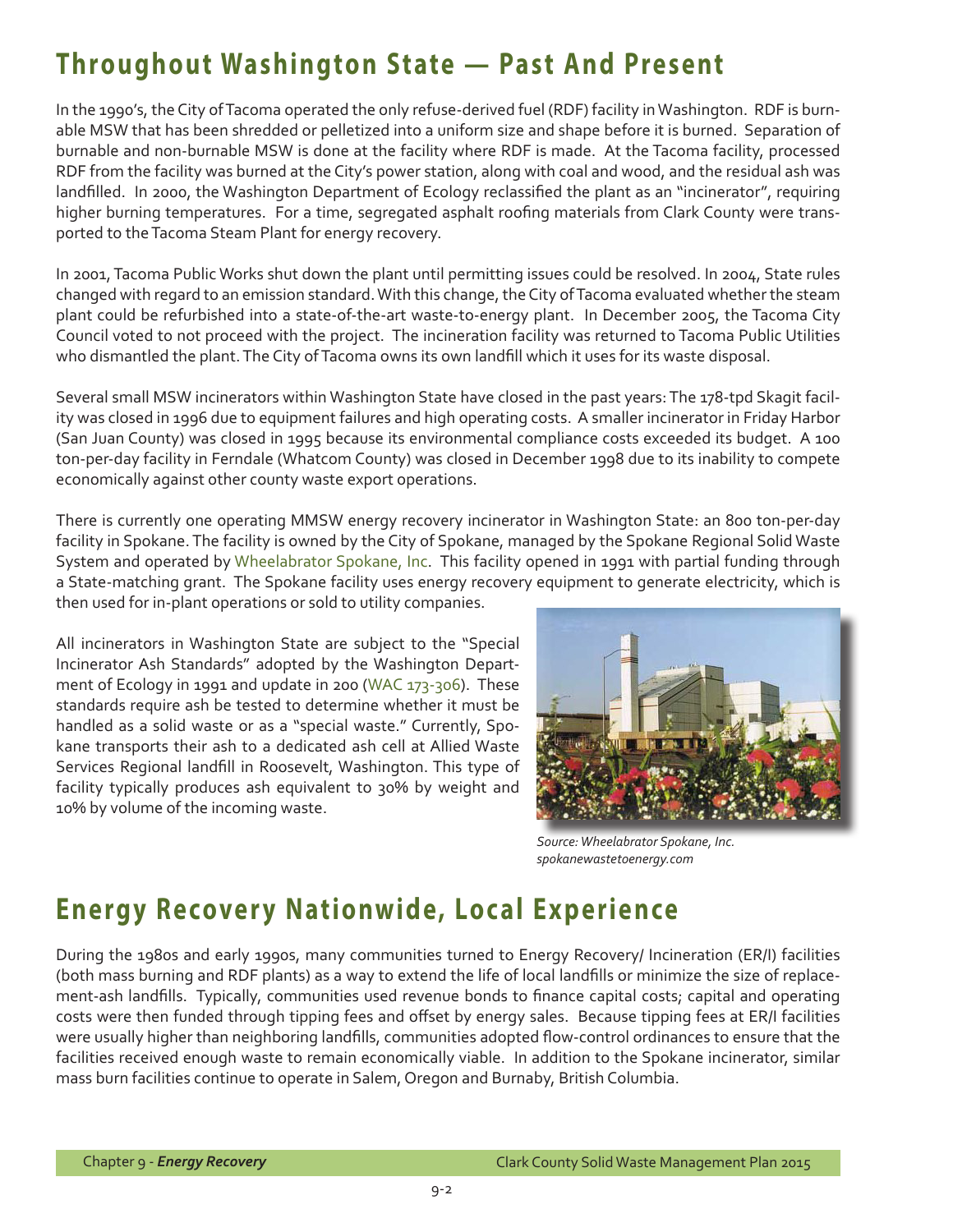The 1994 U.S. Supreme Court Carbone decision on flow control jeopardizes the ability of local governments to direct waste to ER/I facilities. The inability to control the flow of MSW, concerns over the disposal of hazardous ash and the emergence of lower-cost regional landfills have essentially stopped the construction of new ER/I facilities and severely hindered existing operations. In 2007, a Supreme Sourt reviewed United Haulers where the Court evaluated flow control ordinances enacted by the Counties of Oneida and Herkimer in New York State. On April 30, 2007, the U.S. Supreme Court ruled in United Haulers Association Inc. v. Oneida-Herkimer Solid Waste Management Authority that local governments are permitted to engage in flow control to government-owned disposal facilities in specific circumstances. The Court concluded that flow control laws that favor governmentowned disposal facilities do not discriminate against interstate commerce, and are reviewed under a more lenient balancing test. The Court conferred a benefit on a public facility rather than a private one. These distinctions noted that government is vested with responsibility to protect the health, safety and welfare of its citizens and that laws favoring local government should therefore be evaluated for Commerce Clause deficiencies differently than laws favoring private industry. However, in October 2012, a federal district court in Texas issued a permanent injunction enjoining the City of Dallas from enforcing its flow control law. The court concluded Dallas' flow control law violated the Contracts Clause of the U.S. Constitution. This decision underscores that despite the Supreme Court's 2007 decision in the United Haulers case, there are constitutional limits to local governments' authority over solid waste management.

Through a long-term disposal contract and inter-local agreements Clark County's mixed municipal solid waste stream is contracted to be directed toward the transfer system and landfill facilities operated by Columbia Resource Company. This commitment which runs to 2021 (with one possible extension - 2026) has helped to reduce costs by spreading out the cost of the infrastructure. Directing this volume to an energy recovery facility, if one were to be proposed or developed within or near our region, would necessitate review of the economic feasibility and contractual obligations. As the contract term begins to expire over the next 10 to 20 years, consideration and analysis on the potential for an energy from waste project(s) would be appropriate.

# **Types of Energy Recovery**

#### **Municipal Waste Incineration**

Energy Recovery / Incineration (ER/I) facilities may use either mass burning systems or prepared fuel systems. Mass burning systems involve feeding mixed municipal solid waste (MMSW) into a furnace or boiler without mechanically separating or preparing the waste in any way. These facilities can be either large field-erected furnace-boiler systems or smaller modular furnace-boiler systems.

In prepared fuel systems, MMSW is mechanically separated and processed to make refuse-derived fuel, either as a supplemental fuel for an existing furnace-boiler or to be used alone in a dedicated furnace-boiler.



Energy recovery is rarely associated with small incinerators; incinerators burning less than 250 tons per day do not produce cost-effective steam. Medium and large MMSW incinerators, however, can install larger boilers, which will generate steam more cost-effectively. This steam can then be used to generate electricity, power industrial processes, or provide heat.

*Source: CP Manufacturing*